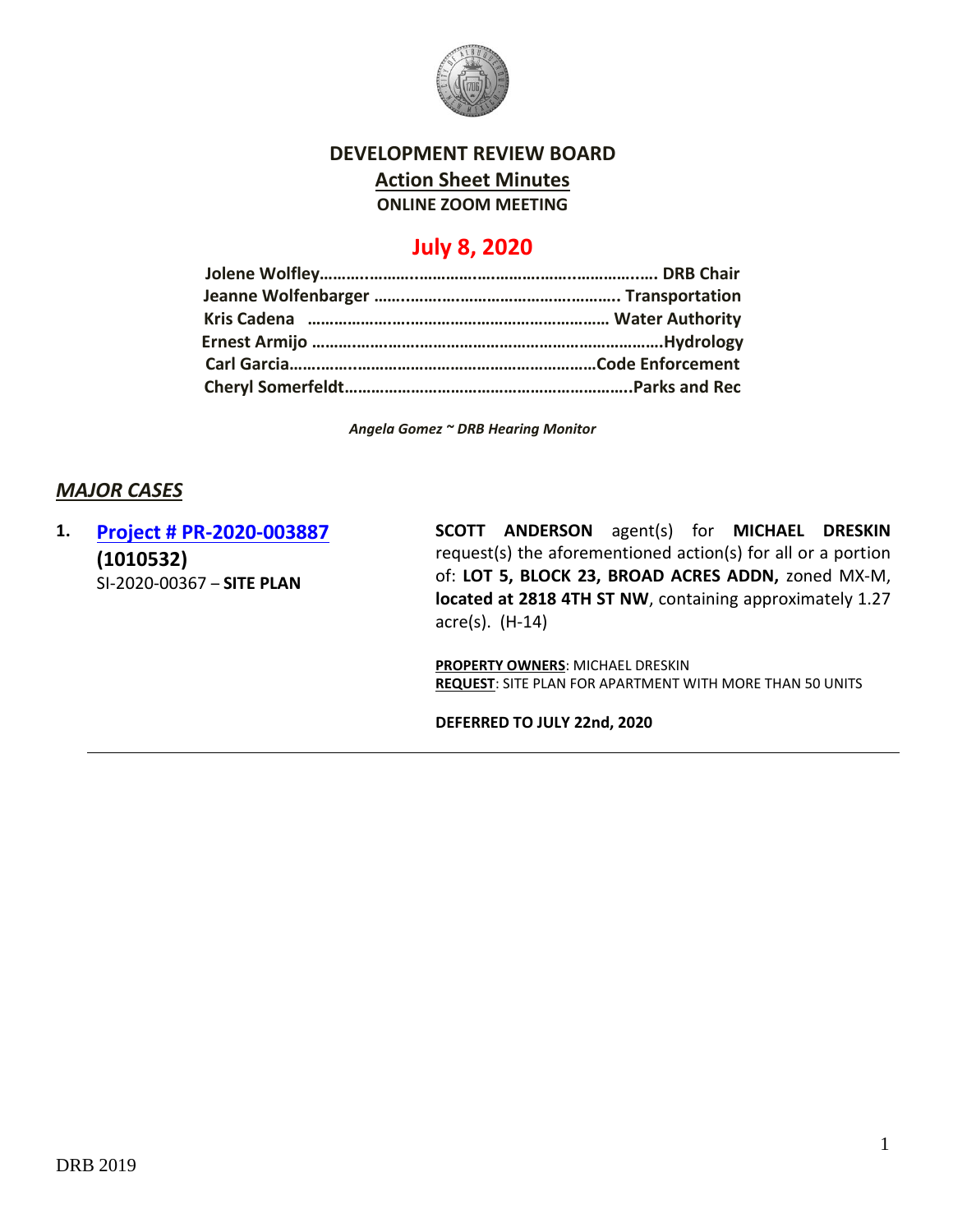#### **2**. **[Project # PR-2019-002411](http://data.cabq.gov/government/planning/DRB/PR-2019-002411/DRB%20Submittals/PR-2019-002411_Jul_08_2020/Application/)**

SD-2020-00102 **– PRELIMINARY PLAT S**D-2020-00103 **– VACATION OF PUBLIC EASEMENT** VA-2020-00154 **– TEMPORARY DEFERRAL OF SIDEWALK CONSTRUCTION** VA-2020-00155 **- WAIVER** VA-2020-00157**- WAIVER** VA-2020-00174 **- WAIVER** VA-2020-00179 **- WAIVER** VA-2020-00160 **- WAIVER** VA-2020-00182 **- WAIVER** VA-2020-00183 **- WAIVER** VA-2020-00163 **- WAIVER** VA-2020-00164 **- WAIVER** VA-2020-00165 **- WAIVER** VA-2020-00166 **- WAIVER** VA-2020-00185 **- WAIVER** VA-2020-00168 **- WAIVER** VA-2020-00169 **- WAIVER** VA-2020-00170 **- WAIVER** VA-2020-00171 **- WAIVER** VA-2020-00172 **- WAIVER**

**3. [Project # PR-2018-001903](http://data.cabq.gov/government/planning/DRB/PR-2018-001903/DRB%20Submittals/PR-2018-001903_June_17_2020/Application/Ascension%20SubdivisionFinal%20Plat%20DRB%20Submittal%20Package.pdf)** SD-2020-00087 – **FINAL PLAT** SD-2020-00123 – **VACATION OF PRIVATE EASEMENT**

**ISAACSON & ARFMAN, INC**, PA agent(s) for **SUCCESS LAND HOLDINGS, LLC** request(s) the aforementioned action(s) for all or a portion of: zoned R-1A, **located at 118TH ST SW between AMOLE MESA AVE SW and COLOBEL SW**, containing approximately 82.931 acre(s). (N-08)

**PROPERTY OWNERS**: SUCCESS LAND HOLDNGS LLC C/O PRICE LAND & DEVELOPMENT GROUP INC

**REQUEST**: PRELIMINARY PLAT, VACATION OF PUBLIC EASEMENT, VARIANCE REQUESTS FOR TEMPORARY DEFERRAL OF SIDEWALK, SIDEWALK WAIVER, VARIANCE TO IDO, VARIANCE TO DPM

**DEFERRED TO JULY 15TH, 2020.**

**BOHANNAN HUSTON** INC agent(s) for **GAMMA DEVELOPMENT LLC** request(s) the aforementioned action(s) for all or a portion of: **TRACT 3B-3 PLAT OF TRS 3B-1, 3B-2 & 3B-3 A SUBD OF TR 3B LAND OF IHS ACQUISTION NO. 120 INC**, zoned R-T, located at **8820 HORIZON BLVD NE between BALLOON MUSEUM DR and ALAMEDA BLVD,** containing approximately 7.76 acres(B-17) *[Deferred from 6/17/20]*

**PROPERTY OWNERS**: GAMMA DEVELOPMENT LLC **REQUEST**: FINAL PLAT FOR 34 LOT SINGLE FAMILY RESIDENTIAL SUBDIVISION

**IN THE MATTER OF THE AFOREMENTIONED APPLICATION, BEING IN COMPLIANCE WITH ALL APPLICABLE REQUIREMENTS OF THE DPM AND THE IDO, THE DRB HAS** *APPROVED* **THE FINAL PLAT AND THE VACATION OF PRIVATE EASEMENT. FINAL SIGN-OFF IS DELEGATED TO THE WATER AUTHORITY FOR RESOLUTION OF "RIP RAP" ISSUES ALONG PROPOSED EASEMENTS CONTAINING INFRASTRUCTURE, AND TO PLANNING FOR UTILITY COMPANY SIGNATURES AND AGIS DXF.**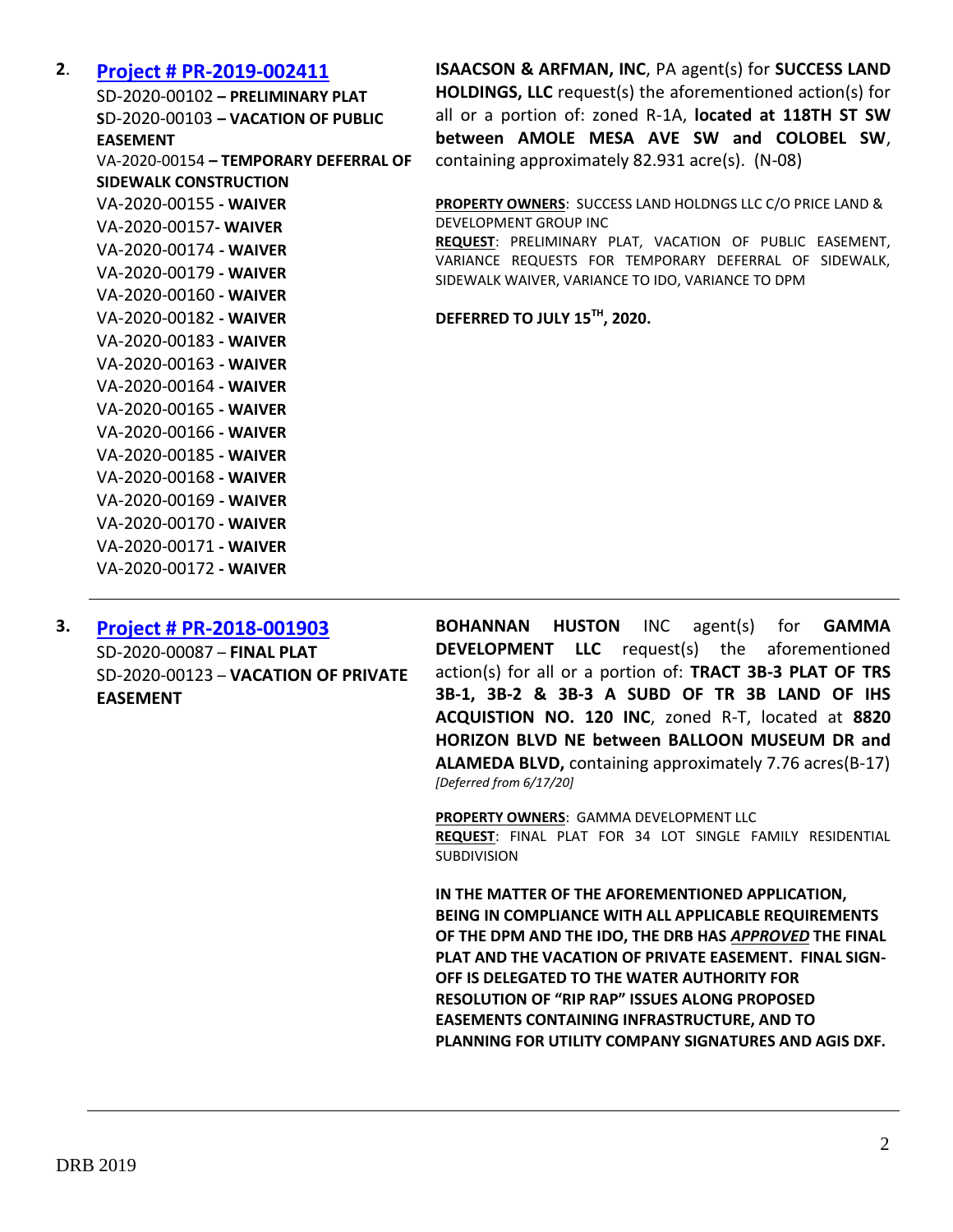### **4. [Project # PR-2020-003442](http://data.cabq.gov/government/planning/DRB/PR-2020-003442/DRB%20Submittals/PR-2020-003442_Jun_17_2020/Application/)** SD-2020-00091 - **PRELIMINARY PLAT**

**BOHANNAN HUSTON** agent(s) for **CORAZON DEL MESA 4, LLC** request(s) the aforementioned action(s) for all or a portion of: **A-6-C-1,** zoned PC, **located on UNIVERSITY BLVD between STRYKER RD and STIEGLITZ AVE,** containing approximately 34.0 acre(s). (R-15, R-16, & S-16)*[Deferred from 6/17/20]*

**PROPERTY OWNERS**: CORAZON DEL MESA 4, LLC **REQUEST**: PRELIMINARY PLAT

**IN THE MATTER OF THE AFOREMENTIONED APPLICATION, BEING IN COMPLIANCE WITH ALL APPLICABLE REQUIREMENTS OF THE DPM AND THE IDO, AND WITH THE SIGNING OF THE INFRASTRUCTURE LIST DATED JULY 8TH, 2020, THE PRELIMINARY PLAT WAS APPROVED WITH THE FOLLOWING CONDITION AS STATED BY PARKS AND RECREATION: "PRIOR TO FINAL PLAT APPROVAL, THE APPLICANT SHALL WORK WITH THE CITY TO PREPARE AND EXECUTE AN AMENDMENT TO THE MESA DEL SOL MASTER PARKS AGREEMENT AND UPDATE EXHIBIT C-2, WHICH TOGETHER WILL COMMIT THE DEVELOPER TO A 2 ACRE PARK TO BE LOCATED IN THE NEXT PHASE OF DEVELOPMENT."**

## *MINOR CASES*

**5. [Project # PR-2018-001347](http://data.cabq.gov/government/planning/DRB/PR-2018-001347/DRB%20Submittals/PR-2018-001347_Jul_08_2020/Application/DRB%20P&F%20Arch%20Plan%20PR-2019-001347%20signed%20copy.pdf)** SD-2020-00118 – **PRELIMINARY/FINAL PLAT**

**ARCH + PLAN LAND USE CONSULTANTS** agent(s) for **NM RESIDENTIAL FINANCIAL SOLUTIONS** request(s) the aforementioned action(s) for all or a portion of: **214-A-X, 215-B AND LOT 1 BLOCK 21, TORREON SUBDIVISION,**  zoned R-1A, **located at 401, 407, 411 ANDERSON AVE SE between JOHN ST and BROADWAY BLVD**, containing approximately 0.38 acre(s). (L-14)

**PROPERTY OWNERS**: NM RESIDENTIAL FINANCIAL SOLUTIONS **REQUEST**: LOT REALIGNMENT

**DEFERRED TO JULY 22ND, 2020.**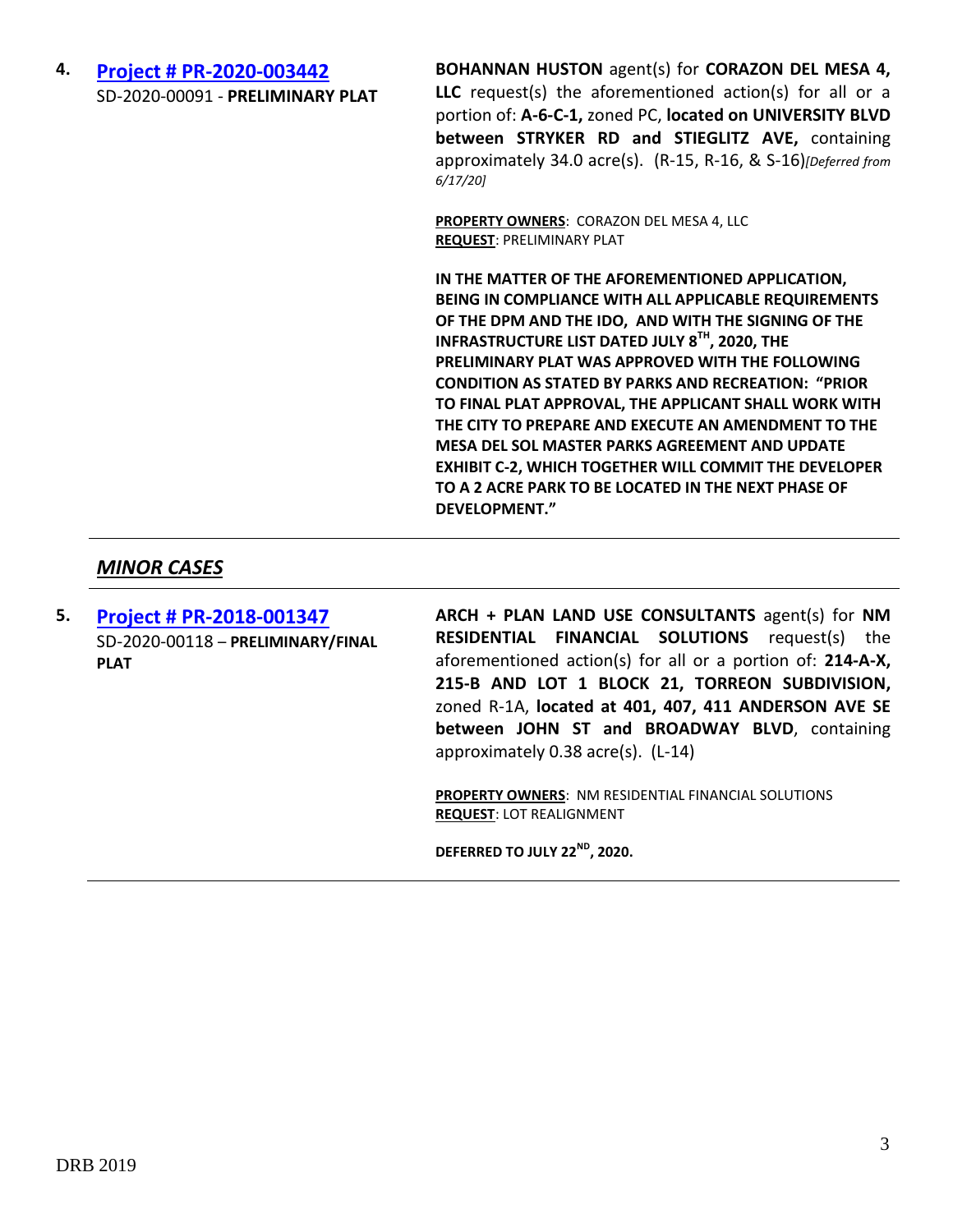| 6. | Project # PR-2019-001985<br>SD-2020-00117 - PRELIMINARY/FINAL<br><b>PLAT</b>                                                                            | ARCH + PLAN LAND USE CONSULTANTS agent(s) for DIEGO<br>AND ARMANDO SEDILLO request(s) the aforementioned<br>action(s) for all or a portion of: TRACTS 8 & 9 BLOCK 6,<br>LEWIS & SIMONDS ADDITION, zoned R-1A, located at 806,<br>808, 812 ARNO SE between SANTA FE AVE and PACIFIC<br>AVE, containing approximately 0.40 acre(s). (K-14)<br>PROPERTY OWNERS: DIEGO AND ARMANDO SEDILLO<br><b>REQUEST: LOT CONSOLIDATION FOR 3 LOTS INTO 2 LOTS</b><br>DEFERRED TO JULY 29TH, 2020.                                                                        |
|----|---------------------------------------------------------------------------------------------------------------------------------------------------------|-----------------------------------------------------------------------------------------------------------------------------------------------------------------------------------------------------------------------------------------------------------------------------------------------------------------------------------------------------------------------------------------------------------------------------------------------------------------------------------------------------------------------------------------------------------|
| 7. | Project # PR-2020-003239<br>SD-2020-00114 - PRELIMINARY/FINAL<br><b>PLAT</b>                                                                            | ARCH + PLAN LAND USE CONSULTANTS agent(s) for<br><b>SUNSET VILLA LLC</b> request(s) the aforementioned action(s)<br>for all or a portion of: 16-A, 23-A, 45-A, 49-A, 59-A, SUNSET<br>VILLA, zoned PD, located at 600 GARDEN PATCH LN SW,<br>1620 and 1701 GARDEN WAY, 508 TWILIGHT VISTA LN SW,<br>506 TYRACK LN SW between SUNSET GARDENS RD and<br>HOOPER RD, containing approximately 4.6535 acre(s). (K-<br>12)<br>PROPERTY OWNERS: SUNSET VILLA LLC, JOE HAHN<br><b>REQUEST: CREATE 12 LOTS FROM 5 EXISTING LOTS</b><br>DEFERRED TO JULY 29TH, 2020. |
| 8. | <b>Project # PR-2019-002607</b><br>SD-2020-00026 - PRELIMINARY/FINAL<br>PLAT (Deferred from 5/20/20)<br>SD-2020-00107 - VACATION OF PRIVATE<br>EASEMENT | ARCH+ PLAN LAND USE CONSULTANTS agent(s) for JOHN<br><b>O. PEARSON</b> request(s) the aforementioned action(s) for all<br>or a portion of: LOT 8-B PLAT OF LOTS 8-A & 8-B UNIT 1<br>ALVARADO GARDENS CONT 0.8967 AC, zoned R-A, located<br>on RIO GRANDE BLVD between ARTESANOS CT and<br><b>CAMPBELL RD</b> , containing approximately 0.8967 acre(s).<br>(G-13) [Deferred from 1/29/20, 2/26/20, 4/8/20, 5/20/20]<br>PROPERTY OWNERS: JOHN D PEARSON<br>REQUEST: CREATE 2 LOTS FROM 1 EXISTING LOT<br>DEFERRED TO JULY 29TH 2020.                       |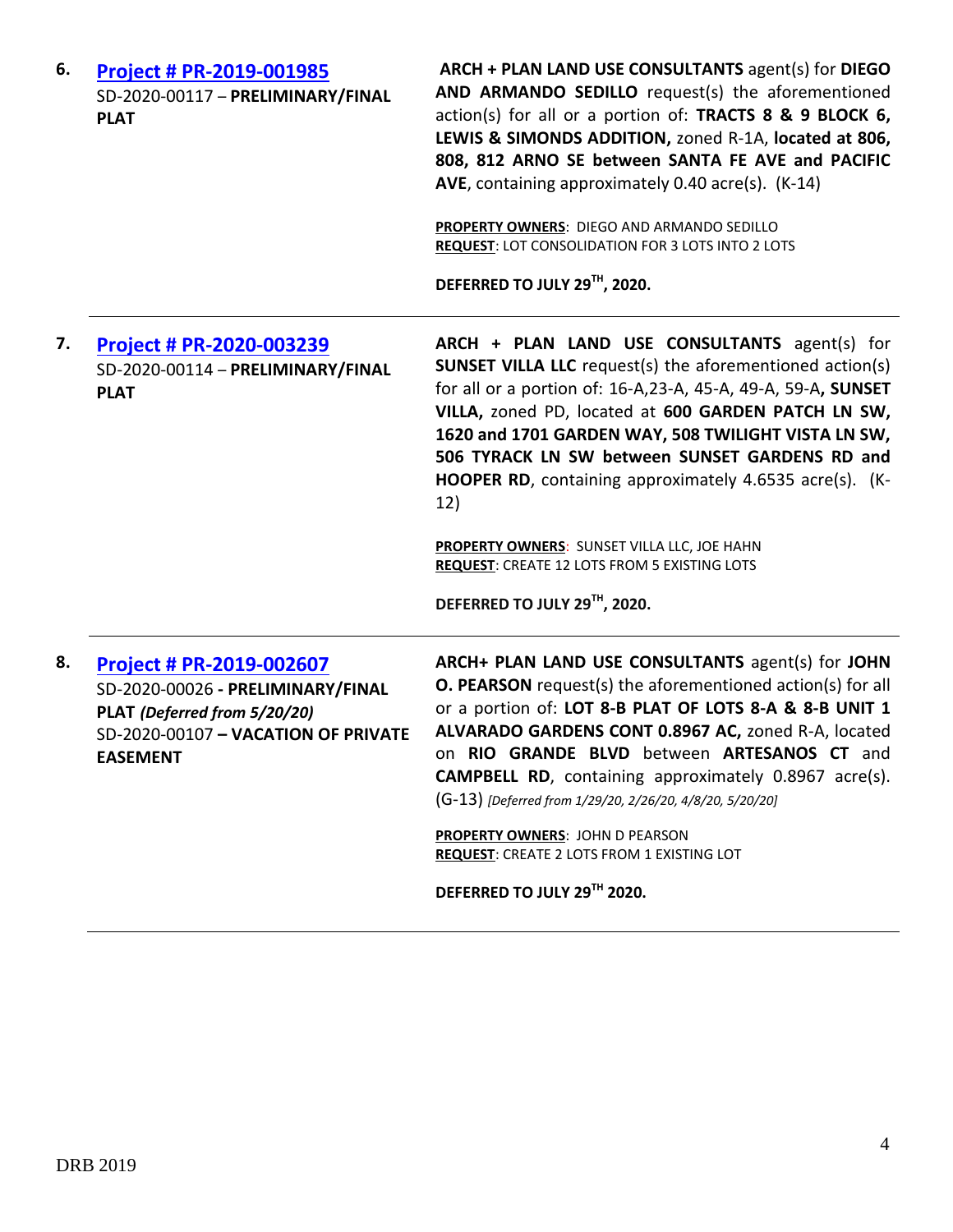| 9.  | Project # PR-2019-002332<br>SD-2020-00085 - PRELIMINARY/FINAL<br><b>PLAT</b> | ARCH + PLAN LAND USE CONSULTANTS agent(s) for FRANK<br>& MARY PADILLA request(s) the aforementioned action(s)<br>for all or a portion of: MAP 38 300-A1, LANDS OF MASTER,<br>BORIN AND MEMMER zoned R-A, located at 2743 CARSON<br>RD NW between MONTOYA ST NW and RIO GRAND BLVD<br>NW, containing approximately 0.92acre(s). (H-12){Deferred<br>from 6/10/20, 6/24/20]<br>PROPERTY OWNERS: FRANK & MARY PADILLA<br>REQUEST: CREATE 2 LOTS FROM ONE EXISTING LOTS<br>DEFERRED TO JULY 15TH, 2020.                                                                       |
|-----|------------------------------------------------------------------------------|--------------------------------------------------------------------------------------------------------------------------------------------------------------------------------------------------------------------------------------------------------------------------------------------------------------------------------------------------------------------------------------------------------------------------------------------------------------------------------------------------------------------------------------------------------------------------|
| 10. | Project # PR-2019-002268<br>SD-2020-0110 - PRELIMINARY/FINAL<br><b>PLAT</b>  | <b>COMMUNITY SCIENCES CORPORATION agent(s) for OUR</b><br><b>LAND LLC</b> request(s) the aforementioned action(s) for all or<br>a portion of: LOT A-4, LANDS OF MICHAEL J. SNOW AND<br>ELIZABETH T. SNOW, zoned R-A, located at 2945 TRELLIS<br>DR. NW between DECKER RD NW and CAMPBELL RD NW,<br>containing approximately 0.8301 acre(s). (G-12)<br><b>PROPERTY OWNERS: OUR LAND LLC</b><br>REQUEST: DIVIDE ONE EXITING LOT INTO 3 NEW LOTS, GRANT<br><b>EASEMENTS</b><br>DEFERRED TO JULY 22 <sup>ND</sup> , 2020.                                                    |
| 11. | Project # PR-2020-003222<br>SD-2020-00116 - PRELIMINARY/FINAL<br><b>PLAT</b> | CSI - CARTESIAN SURVEY'S INC. agent(s) for MALL AT<br>COTTONWOOD II LLC C/O WASHINGTON PRIME GROUP LP<br>request(s) the aforementioned action(s) for all or a portion<br>of: TRACT B-4-A, 2 <sup>ND</sup> REVISION COTTONWOOD MALL,<br>zoned MX-M, located at 10000 COORS BYPASS NW<br>between 7 BAR LOOP and COORS BLVD NWP, containing<br>approximately 11.6624 acre(s). (B-13)<br>PROPERTY OWNERS: MALL AT COTTONWOOD II LLC C/O WASHINGTON<br>PRIME GROUP LP<br>REQUEST: SUBDIVIDE ONE EXISTING TRACT INTO 2 NEW TRACTS<br>DEFERRED TO JULY 22 <sup>ND</sup> , 2020. |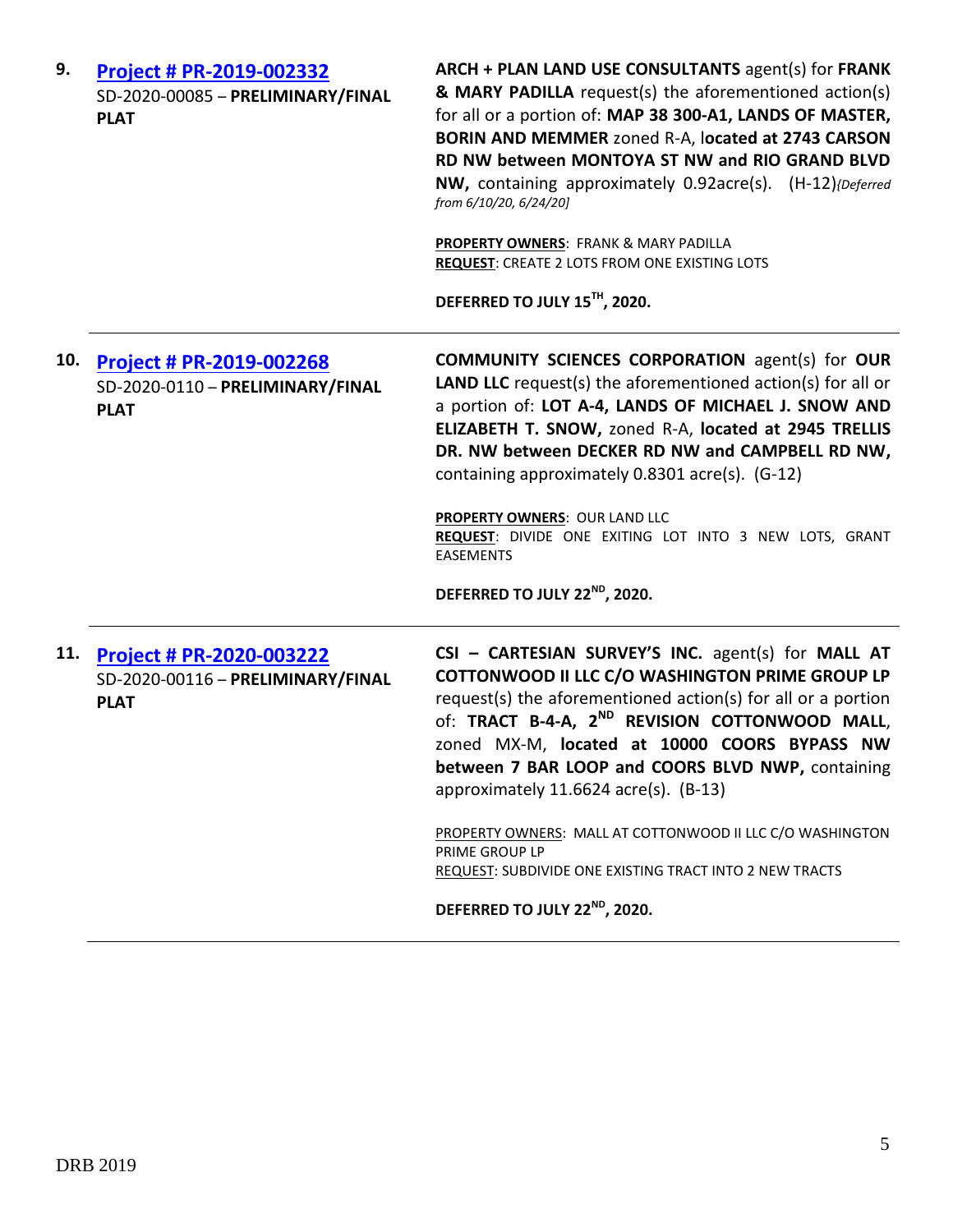| 12. | Project # PR-2019-003083<br>SD-2020-00119 - PRELIMINARY/FINAL<br><b>PLAT</b>        | CSI - CARTESIAN SURVEY'S INC. agent(s) for ERIC<br><b>WOODARDS</b> request(s) the aforementioned action(s) for all<br>or a portion of: LOTS A & B, SUNSHINE ADDITION, zoned R-<br>1C, located at BUENA VISTA DR SE between SUNSHINE<br>TERRACE AVE SE and UNIVERSITY BLVD, containing<br>approximately 0.3650 acre(s). (L-15)<br>PROPERTY OWNERS: WOODARDS ERIC CORNELIUS & MARIA H<br>REQUEST: COMBINE 2 EXISTING LOTS INTO ONE NEW LOT<br>IN THE MATTER OF THE AFOREMENTIONED APPLICATION,<br>BEING IN COMPLIANCE WITH ALL APPLICABLE REQUIREMENTS<br>OF THE DPM AND THE IDO, THE DRB HAS APPROVED THE |
|-----|-------------------------------------------------------------------------------------|----------------------------------------------------------------------------------------------------------------------------------------------------------------------------------------------------------------------------------------------------------------------------------------------------------------------------------------------------------------------------------------------------------------------------------------------------------------------------------------------------------------------------------------------------------------------------------------------------------|
|     |                                                                                     | PRELIMINARY/FINAL PLAT. FINAL SIGN OFF IS DELEGATED TO:<br>PLANNING FOR UTLITY COMPANY SIGNATURES AND FOR THE<br><b>AGIS DXF.</b>                                                                                                                                                                                                                                                                                                                                                                                                                                                                        |
| 13. | Project # PR-2019-003223<br>SD-2020-00111 - PRELIMINARY/FINAL<br><b>PLAT</b>        | CSI - CARTESIAN SURVEY'S INC. agent(s) for SYLVIA<br><b>MARTIN</b> request(s) the aforementioned action(s) for all or a<br>portion of: LOT C AND TRACT 133-B1-A2, LANDS OF<br>REGINA AVILA & MARY LUCERO zoned R-1D, located at<br>517 47 <sup>TH</sup> ST NW between BLUEWATER RD NW and<br>RINCON PL NW, containing approximately 0.4268 acre(s).<br>$(J-12)$                                                                                                                                                                                                                                          |
|     |                                                                                     | <b>PROPERTY OWNERS: MARTIN CESAR &amp; SYLVIA</b><br><b>REQUEST: LOT LINE ELIMINATION</b>                                                                                                                                                                                                                                                                                                                                                                                                                                                                                                                |
|     |                                                                                     | DEFERRED TO JULY 15 <sup>TH</sup> , 2020.                                                                                                                                                                                                                                                                                                                                                                                                                                                                                                                                                                |
| 14. | <b>Project # PR-2019-003221</b><br>SD-2020-00078 - PRELIMINARY/FINAL<br><b>PLAT</b> | CARTESIAN SURVEYS INC. agent(s) for CRAIG KEMPER<br>request(s) the aforementioned action(s) for all or a portion<br>of: LOTS 7 & 8, INTERSTATE INDUSTRIAL TRACT, zoned NR-<br>LM, located at 4015 HAWKINS ST. NE between<br>WASHINGTON ST NE and JEFFERSON ST NE, containing<br>approximately 2.0314 acre(s). (D-17) [Deferred from 5/6/20,<br>$6/3/20$ ]                                                                                                                                                                                                                                                |
|     |                                                                                     | <b>PROPERTY OWNERS: K7J LTD. CO</b><br><b>REQUEST: LOT LINE ELIMINATION, GRANT EASEMENTS</b>                                                                                                                                                                                                                                                                                                                                                                                                                                                                                                             |
|     |                                                                                     | WITHDRAWN BY THE APPLICANT.                                                                                                                                                                                                                                                                                                                                                                                                                                                                                                                                                                              |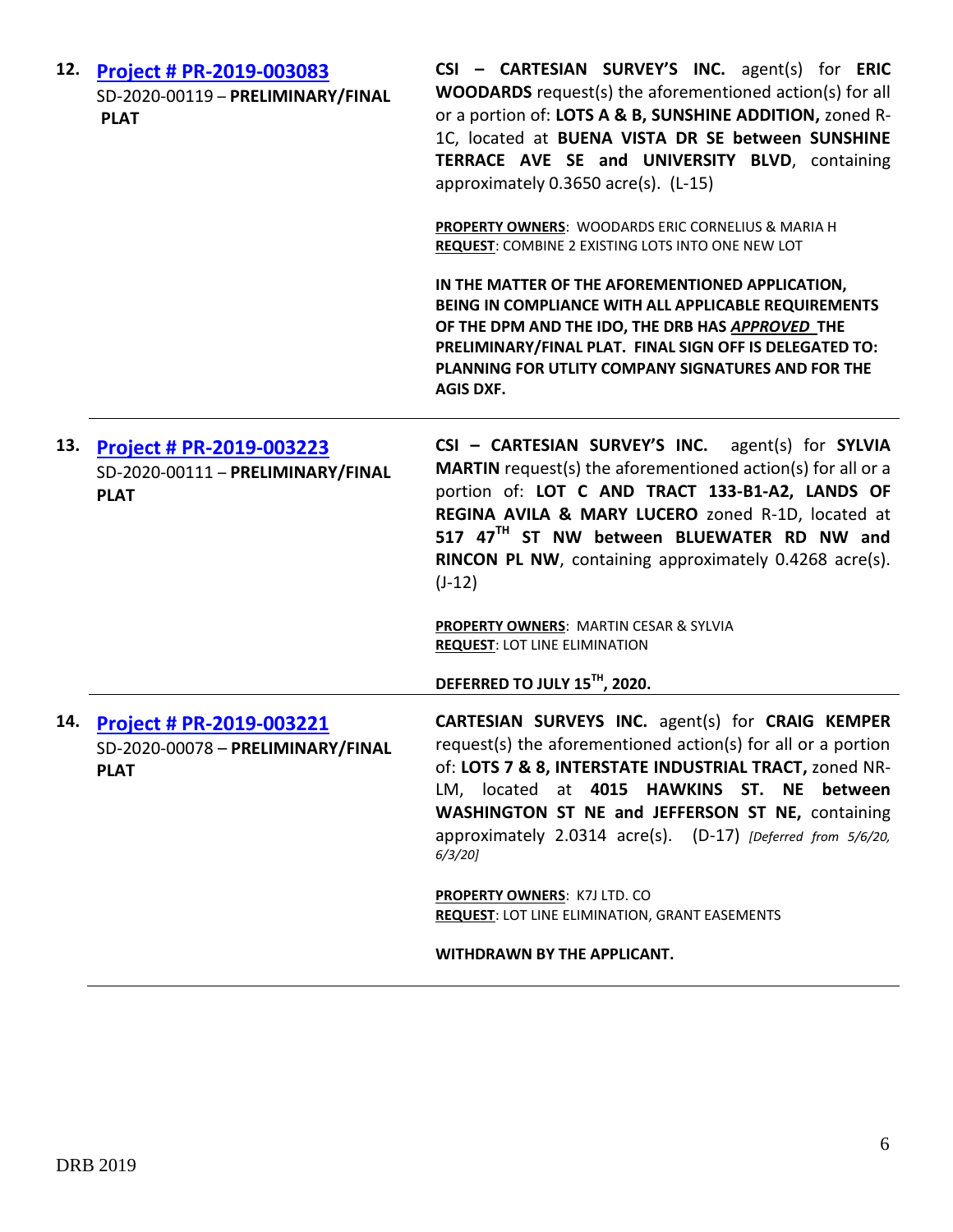| 15. | <b>Project # PR-2019-003084</b><br>SD-2020-00063 - PRELIMINARY/FINAL<br><b>PLAT</b>                                                                 | PAULA DAL SANTO agent(s) for UNITED STATES POSTAL<br><b>SERVICE</b> request(s) the aforementioned action(s) for all or a<br>portion of: LOTS 17A, 18A, and 19A BLOCK 11, LOTS<br>16,17,9A and a PORTION OF LOT 8A in BLOCK 13 and<br>TRACT F, TIMOTEO CHAVEZ ADDITION, zoned MX-M & NR-<br>C, located at 2505 GRACELAND DR between GRACELAND<br>DR and MORNINGSIDE DR, containing approximately 5.195<br>acre(s). (H-17)[Deferred from 3/11/20, 4/8/20, 5/6/20]<br>PROPERTY OWNERS: PAULA DAL SANTO, EDWARD ANLIAN and<br>UNITED STATES POSTAL SERVICE<br><b>REQUEST: LOT LINE ADJUSTMENT</b><br>DEFERRED TO SEPTEMBER 16TH, 2020. |
|-----|-----------------------------------------------------------------------------------------------------------------------------------------------------|------------------------------------------------------------------------------------------------------------------------------------------------------------------------------------------------------------------------------------------------------------------------------------------------------------------------------------------------------------------------------------------------------------------------------------------------------------------------------------------------------------------------------------------------------------------------------------------------------------------------------------|
| 16. | Project # PR-2020-003638<br>SD-2020-00101 - PRELIMINARY/FINAL<br><b>PLAT</b><br>VA-2020-00146 - SIDEWALK VARIANCE<br>VA-2020-00147 - ALLEY VARIANCE | JAG PLANNING & ZONING LLC - JUANITA GARCIA agent(s)<br>for <b>BRIAN TYREE</b> request(s) the aforementioned action(s)<br>for all or a portion of: LOTS 5 thru 9 BLOCK 4, MONTE<br>VISTA ADDITION zoned MX-M, located at 3710 & 3716<br><b>CAMPUS BLVD NE between AMHERST DR NE and CARLISLE</b><br>BLVD NE, containing approximately 0.2005 acre(s).<br>(K-<br>16)[Deferred from 6/10/20, 6/24/20]<br>PROPERTY OWNERS: BRIAN TYREE and SANDRA MCDONALD<br><b>REQUEST:</b> CREATE 1 LOT FROM 5, SIDEWALK VARIANCE ALLEY WIDTH<br>VARIANCE<br><b>APPLICATIONS ARE DENIED.</b>                                                        |
|     | SKETCH PLAT                                                                                                                                         |                                                                                                                                                                                                                                                                                                                                                                                                                                                                                                                                                                                                                                    |
| 17. | <b>Project # PR-2020-004018</b><br>(1006854)<br>PS-2020-00055 - SKETCH PLAT                                                                         | ARCH + PLAN LAND USE CONSULTANTS agent(s) for<br><b>SONATA TRAIL LLC</b> request(s) the aforementioned action(s)<br>for all or a portion of: TRACTS 1-3 UNIT 4, BULK LAND PLAT<br>OF THE TRAILS zoned MX-M, located between UNIVERSE<br>BLVD NW and PASEO DEL NORTE containing approximately<br>29.8361 acre(s). (C-10)<br>PROPERTY OWNERS: SONATA TRAIL LLC<br><b>REQUEST: REPLAT OF INTERIOR 3 LOTS</b><br>SKETCH PLAT WAS REVIEWED AND COMMENTS WERE<br>PROVIDED.                                                                                                                                                               |

### **18.** Other Matters: None